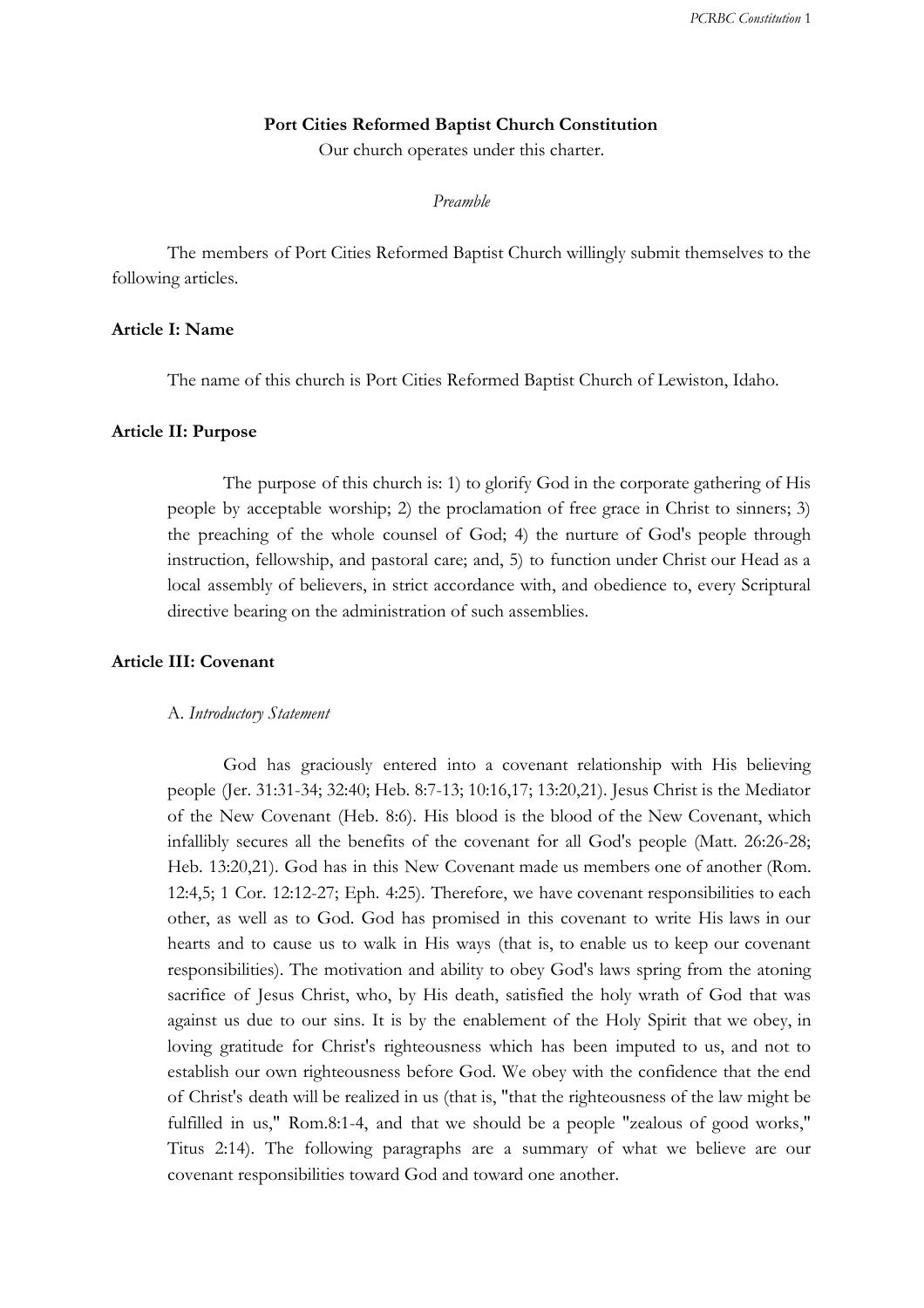# B. *Summary of Our Covenant Responsibilities (the Law Written in Our Hearts)*

1. We agree to worship only the one true and living God, Father, Son, and Holy Spirit, who has revealed Himself to us in the Scriptures of the Old and New Testaments. We will have no other gods before Him.

2. We agree to worship God in His appointed way and to exclude from our worship anything that He has not appointed.

3. We agree not to use the name of our God emptily or to take it upon ourselves carelessly, but to walk in the paths of righteousness for His name's sake.

4. We agree to be diligent in our vocations throughout the week, that we may provide for our own households, but we agree to set aside the Lord's Day for special exercises of public worship, unless providentially hindered.

5. We agree to honor and obey, within the bounds of Scripture, all our superiors, whether in family, church, state, or business; and, if we be superiors, to deal reasonably and lovingly with our subordinates and thus to teach them by word and example to fear God and keep His commandments.

6. We agree to avoid whatever tends to destroy us or our neighbor and to engage vigorously in all lawful endeavors to preserve our own lives and the lives of others. This includes mortifying any bitterness or anger toward others and being kind one to another, tender-hearted, forgiving one another.

7. We agree to possess our bodies in holiness as vessels joined to Christ and indwelt by the Holy Spirit and to avoid all uncleanness of thought, speech, or action.

8. We agree to avoid theft of time, money, or goods, but rather to freely and liberally give of ourselves in ministry to the physical, emotional, and spiritual needs of others.

9. We agree to earnestly promote truth among men and to avoid anything that would prejudice the truth or injure our neighbor's good name.

10. We agree to be fully content with our own condition in life, to rejoice in the advancement of our neighbor, and to avoid envying him or coveting anything that is his.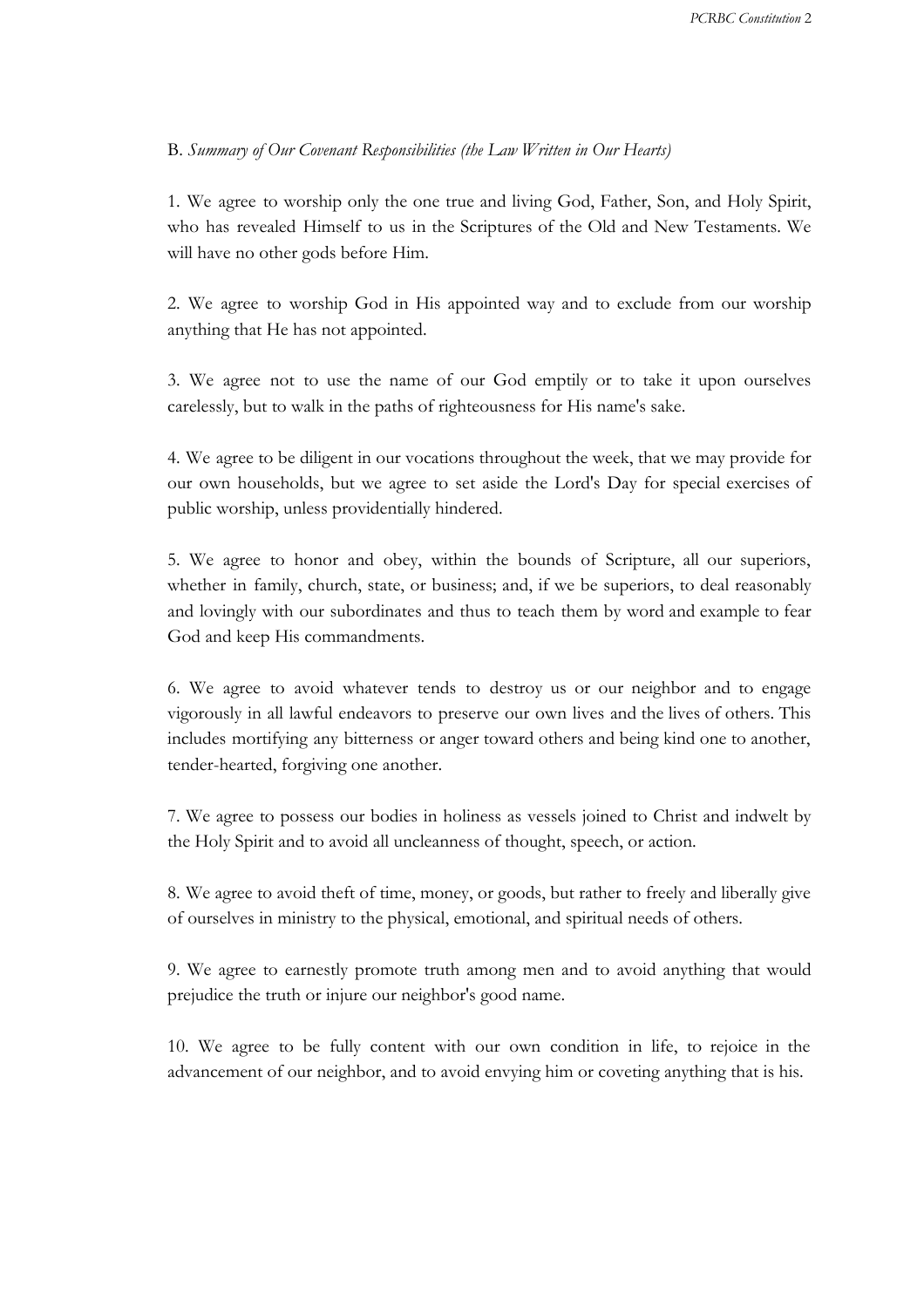## **Article IV: Articles of Faith**

The Scriptures alone are the ultimate and final authority in all matters of faith and practice. However, we recognize the following Confessions of Faith to be an accurate summary statement of what the Scriptures do indeed teach. We find these historic documents to be useful for church discipline, for ecclesiastical fellowship, for the doctrinal evaluation of ministers, for evangelism, for Christian education, and for a sustained sense of our religious heritage.

- The London Baptist Confession of Faith of 1689
- The Philadelphia Confession of Faith of 1742 (excluding Chapter 31 on the Laying on of Hands)
- The Westminster Confession (excluding Chapter 25-Paragraph 2 regarding Children; Chapter 28 on Baptism; and Chapter 31 on Synods and Councils)

#### **Article V: Membership**

A. *Requirements for Membership*

Any person who professes repentance toward God and faith toward our Lord Jesus Christ; who manifests a life transformed by the power of Christ; who has been baptized upon the confession of his/her faith; who expresses substantial agreement with the doctrines and aims of this church; and, who is willing to submit to its government is eligible for membership in it.

## B. *Recognition of New Members*

1. Persons desiring to be formally received into the membership of this church are to make application to the elders. The elders are to determine to the best of their ability if the applicant meets the requirements found in the preceding section.

2. If the elders are satisfied that the applicant meets the requirements for membership, the church is to be informed of the applicant's desire. A sufficient time is to be allowed for the church to prayerfully consider the applicant's qualifications. Any objections should be directed to the elders privately. If no objection is raised which the elders consider to be valid, the applicant is to be formally received into membership by the action of the whole church.

### C. *Conduct of Members*

1. Each member is to punctually attend all stated meetings of the church unless providentially hindered or for reasons understood by the elders (Heb.10:25). The stated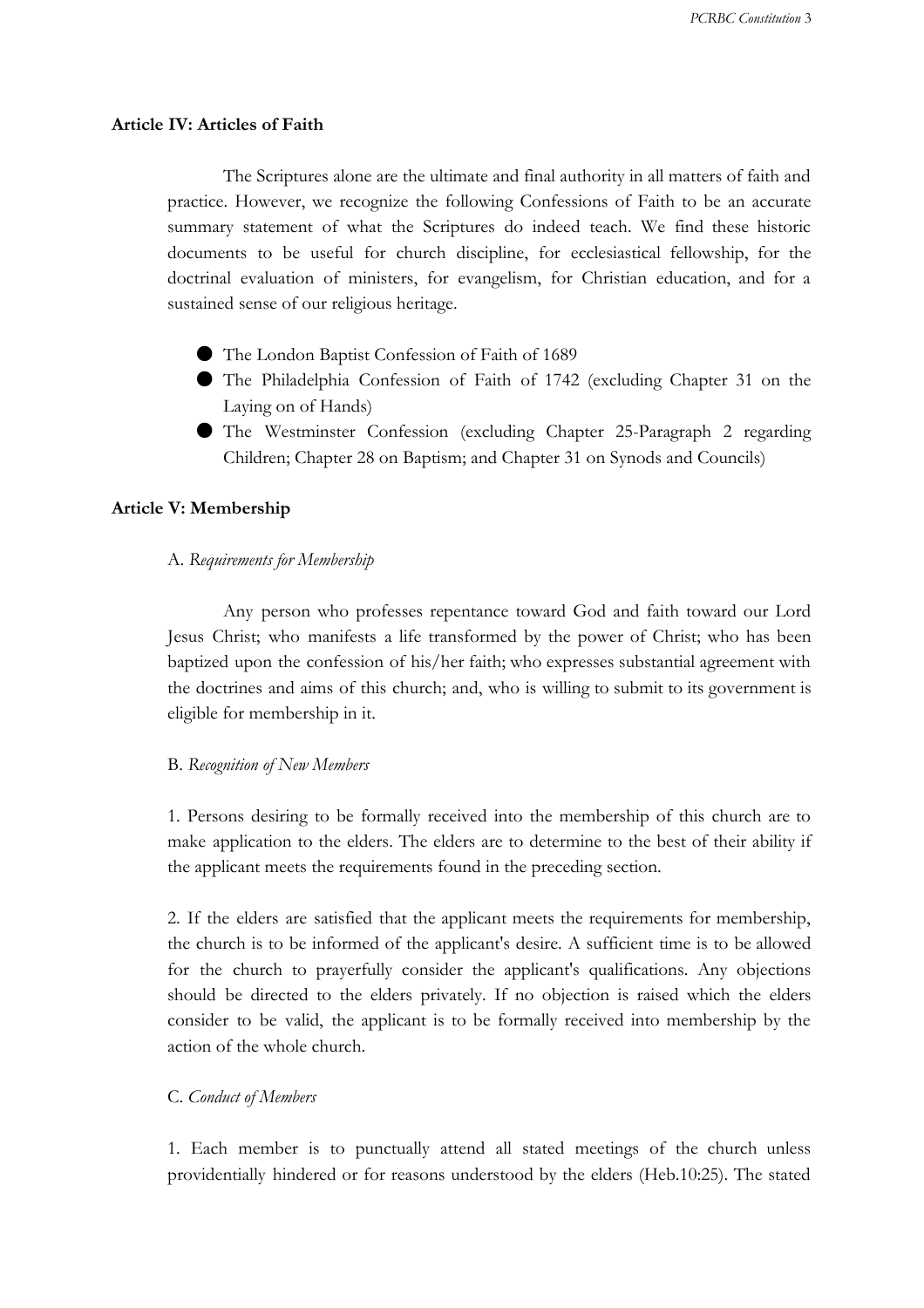meetings of the church are all those on the Lord's Day, business meetings, and other meetings in which the whole church is called upon to gather as the officers deem necessary.

2. It is the duty of each member to make disciplined use of the means of grace and to conduct themselves according to the precepts of the Word of God (see Article III) so that the name of Christ and the church be not justly criticized by those without.

3. Each member is to give regularly, proportionately, and cheerfully in support of the church's financial concerns. This is not imposed upon the people of God as a tax but is rather a practical participation in the work of the gospel. To this regular giving, additional gifts and offerings may be made according to each person's ability and willingness of heart. Charitable giving to other good and honorable causes is the private business of each and every member, provided that he/she does not diminish his/her ability to fulfill this primary responsibility of giving to the local church.

4. Where the Word of God does not forbid a practice by specific reference or inference, a member has liberty with respect to it. The exercise of this liberty, however, ought at all times to be governed by an earnest desire to walk in the fear of God and to glorify Him in all things. A regard for the consciences of weaker brethren, a compassion for the lost, and a zealous regard for the health of one's own soul is required.

5. Each member is to endeavor to be useful in the extension of God's Kingdom. It is to be his/her concern to recognize and seize opportunities both by word and conduct for the gospel of Christ according to the full measure of his/her peculiar gifts and calling. As believers do not all possess the same gifts and callings, their specific efforts may be expected to differ.

6. Each member is to seek the welfare of all the other members by cultivating their acquaintance, praying for them and their children, responding to their practical necessities, refraining from all gossip and evil speaking, encouraging them, exhorting them, and lovingly rebuking them when necessary and appropriate.

7. All members are expected to recognize and submit to the authority of its elders and deacons in their respective spheres of responsibility.

8. Members are to use the utmost discretion in speaking of those matters which concern the private business of the church or its members.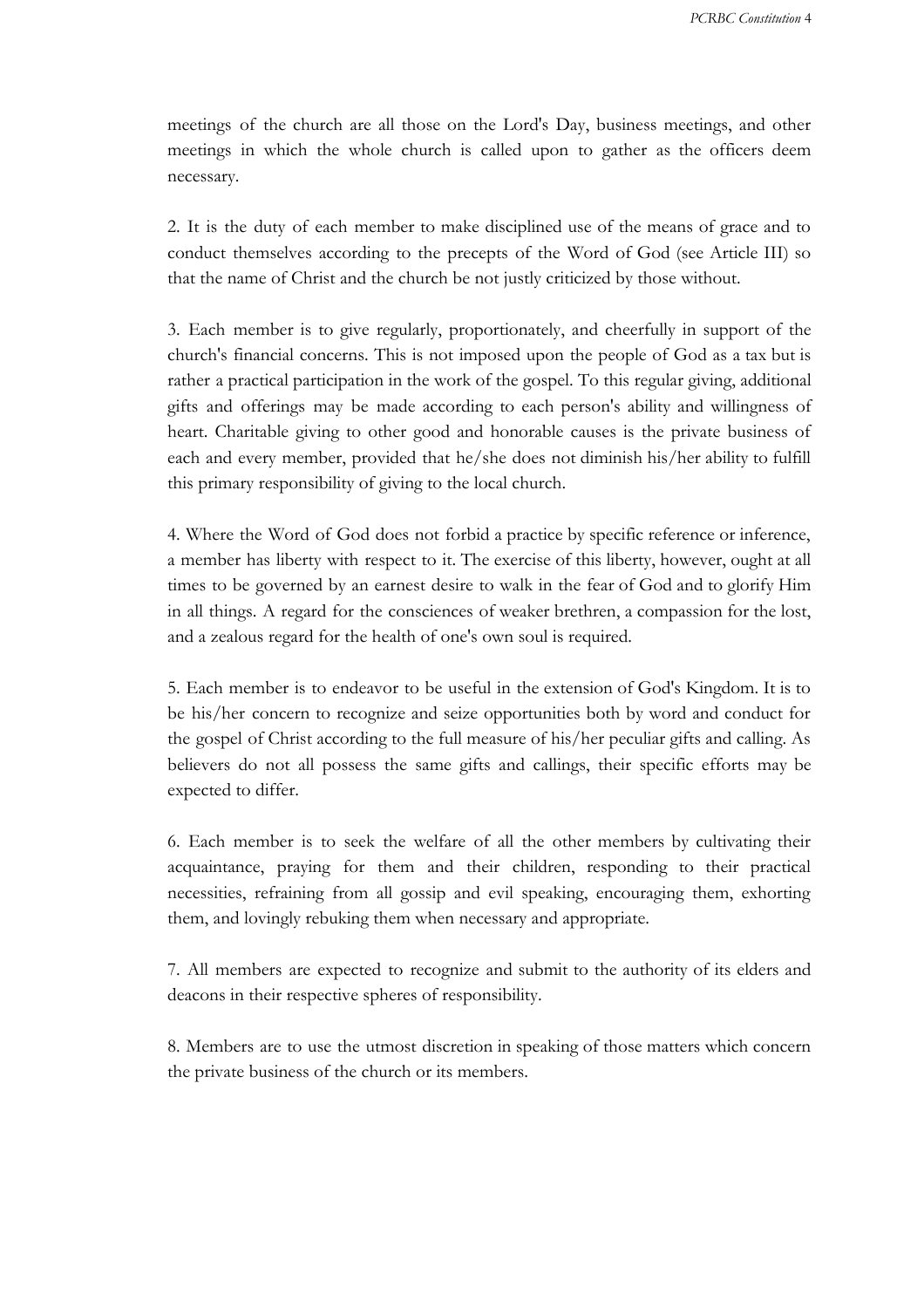## D. *Special Forms of Membership*

The membership status of any whose relationship to the church involves abnormal circumstances shall be determined in each case by the action of the elders, subject to the approval of the congregation.

#### E. *Termination of Membership*

### 1. By Physical Death.

### 2. By Dismissal/Transfer.

When it is so requested, the elders may grant to a departing member in good standing a letter of dismissal to the fellowship of another church. No such letter may be given to a member who is at the time under the corrective discipline of this church. The elders may refuse to grant a letter of dismissal to any church which is in their judgement disloyal to "the faith which was once for all delivered unto the saints" (Jude 3).

### 3. By Exclusion.

Occasionally, a member whose conduct does not warrant corrective discipline might request termination of his/her membership. If circumstances make it improper for the church to terminate his/her membership by dismissal/transfer (see Paragraph 2 above), such a member would be excluded.

While there is no explicit precedent for exclusion in the New Testament, it is consistent with and necessitated by Biblical principles. Even though such a member may not be transferred, neither may the sanctions accompanying corrective discipline (1 Cor.5:9-13; 2 Thess.3:6-15) be properly applied to him/her.

Exclusion may be warranted for the following reasons: 1) a member may conclude that he himself or she herself is not truly converted; or 2) a member may, out of conscience, wish to terminate his/her membership for reasons that do not contradict his/her Christian profession.

Because of the seriousness of church membership, members shall be excluded upon their request only after due counsel and admonition. This request shall be made in writing to the elders and include the reason for which exclusion is desired. If after prayerful counsel the member insists on being excluded, the name of the member and his/her reason(s) for desiring exclusion shall be announced at a church business meeting. If no compelling objections are raised, then the member shall be excluded. No congregational vote is necessary. If an excluded member again applies for membership, the normal procedures shall be followed as set forth in Sections A and B of this Article.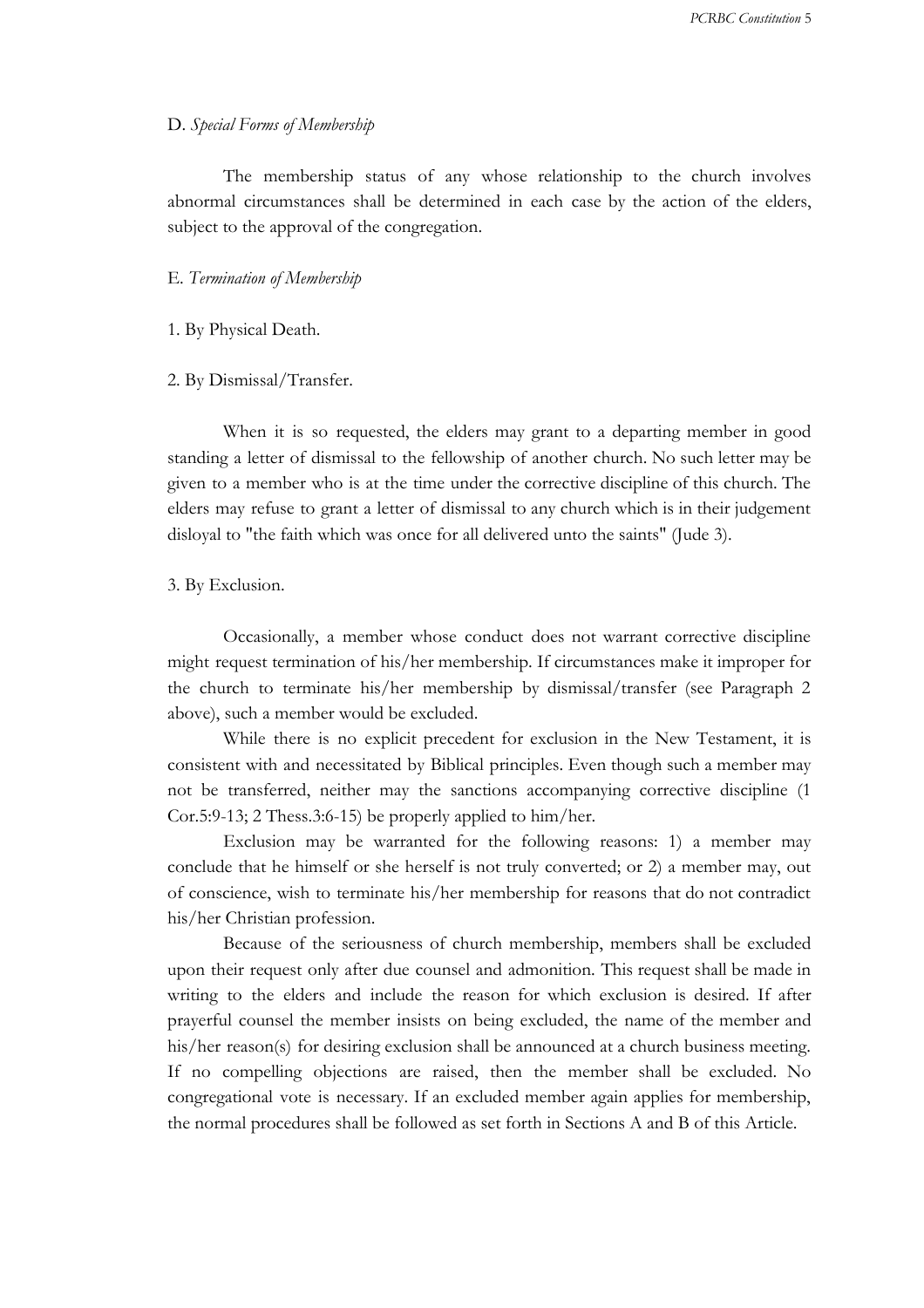4. By Excommunication.

According to the teaching of Holy Scripture, a congregation must cut off from its visible membership any person who teaches or insists on holding to false and heretical doctrine, or who blatantly or persistently conducts himself in a manner inconsistent with his/her Christian profession, or who purposely persists in disturbing the unity or peace of the church (Matt.18:155ff; 1 Cor.5:1ff; Rom.16:17; Titus 3:10,11).

### **Article VI: Church Discipline**

Church discipline arises from the responsibilities of membership. Its purpose is: to uphold the glory and rule of Christ in His church, to maintain its purity, to protect the whole flock, and to reclaim those who err.

## A. *Formative (Ordinary) Discipline*

The church is to continuously discipline itself by diligent application of the Word preached, the mutual care and exhortation of the members, and the watchfulness of the elders over the flock.

### B. *Corrective (Extraordinary) Discipline*

Where formative discipline fails and members become disorderly in conduct, default in their resolve to fulfill their duties as members, or embrace destructive doctrines which threaten the peace of the church or expose it to scandal, corrective discipline is first to take the form of admonition and rebuke, either private or public, according to the nature of the offence. If the offence is private, the pattern taught by our Lord in Matthew 18:15-17 is to be conscientiously followed.

If the offending member does not repent after due admonition and rebuke, there is no recourse but that the person be removed from membership. Upon the advisement of the elders, excommunication is to be the action of the entire church.

In some cases, great discretion is required, and therefore, the elders are not obliged to divulge to the members every detail but are to be trusted with the government of the church. Where public discipline is deemed necessary by the elders, the church shall be informed. Members may approach the elders privately to gather further information or make opinions known.

At the discretion of the elders, discipline may involve exclusion from the Lord's Supper and from meetings where business is conducted. Restoration to membership or the privileges thereof may occur only where repentance is fully in evidence.

Disciplinary excommunication from membership requires a two-thirds affirmation of the members present and voting at a church meeting convened for that purpose.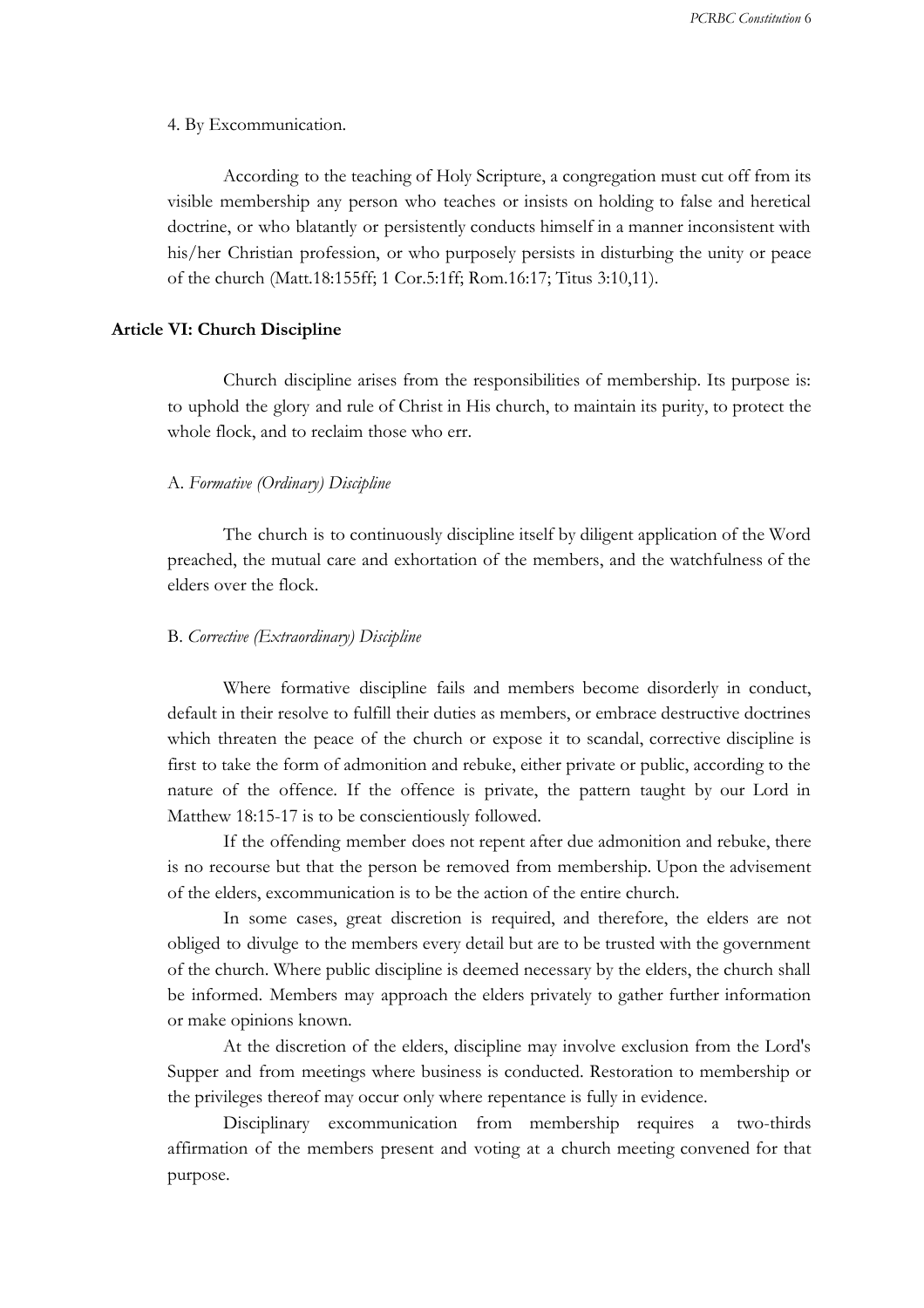# **Article VII: Ordinances**

## A. *General Statement*

There are two ordinances of special significance that our Lord has commanded us to observe, namely, Baptism and the Lord's Supper. (These are sometimes referred to as "sacraments.") Neither of them has saving merit, nor is any grace imparted to the recipient through the water of Baptism or through the bread and the wine of the Supper. These ordinances are not means of "special grace," but they are special "means of grace" and powerful aids to the faith of the believers who participate in them.

### B. *Baptism*

Only confessed disciples of our Lord Jesus Christ are proper candidates for Baptism, and all such persons should be baptized and joined to a local church (Acts 2:38,41,47; 5:13,14). Believing that Baptism is the God-ordained sign of one's personal union with Christ in His death, burial, and resurrection, and the door of entrance into the visible community of the people of God, we shall receive into the membership of the church only those who have been baptized in the Biblical manner, which is by immersion and "into the name of the Father and of the Son and of the Holy Spirit" (Matt. 28:19).

### C. *The Lord's Supper*

Whereas Baptism is the initiatory ordinance by which one enters the visible church, and should be observed only once by each believer, the Lord's Supper should be celebrated frequently by the assembled church (1 Cor.11:26). While this is a most holy ordinance and should be observed with solemnity and dignity, the bread and the wine of the Supper are and remain only symbols of the broken body and the shed blood of our Lord Jesus Christ. In order to maintain the purity of this ordinance, the presiding elder will "fence the table" by publicly issuing a general invitation to the congregation as a whole, inviting all those, but only those who are true believers, to partake. The responsibility for partaking "unworthily" ultimately rests upon the individual, and no action other than the aforementioned "fencing" will be exercised toward those present.

### **Article VIII: Government**

### A. *Of ices*

Jesus Christ alone is Head of the church. The government of the church is entrusted to men who are called to exercise oversight in the church. According to the New Testament, there are only two offices: elder and deacon. Those that hold the office of elder or deacon are to be men, recognized by the church as having gifts and graces to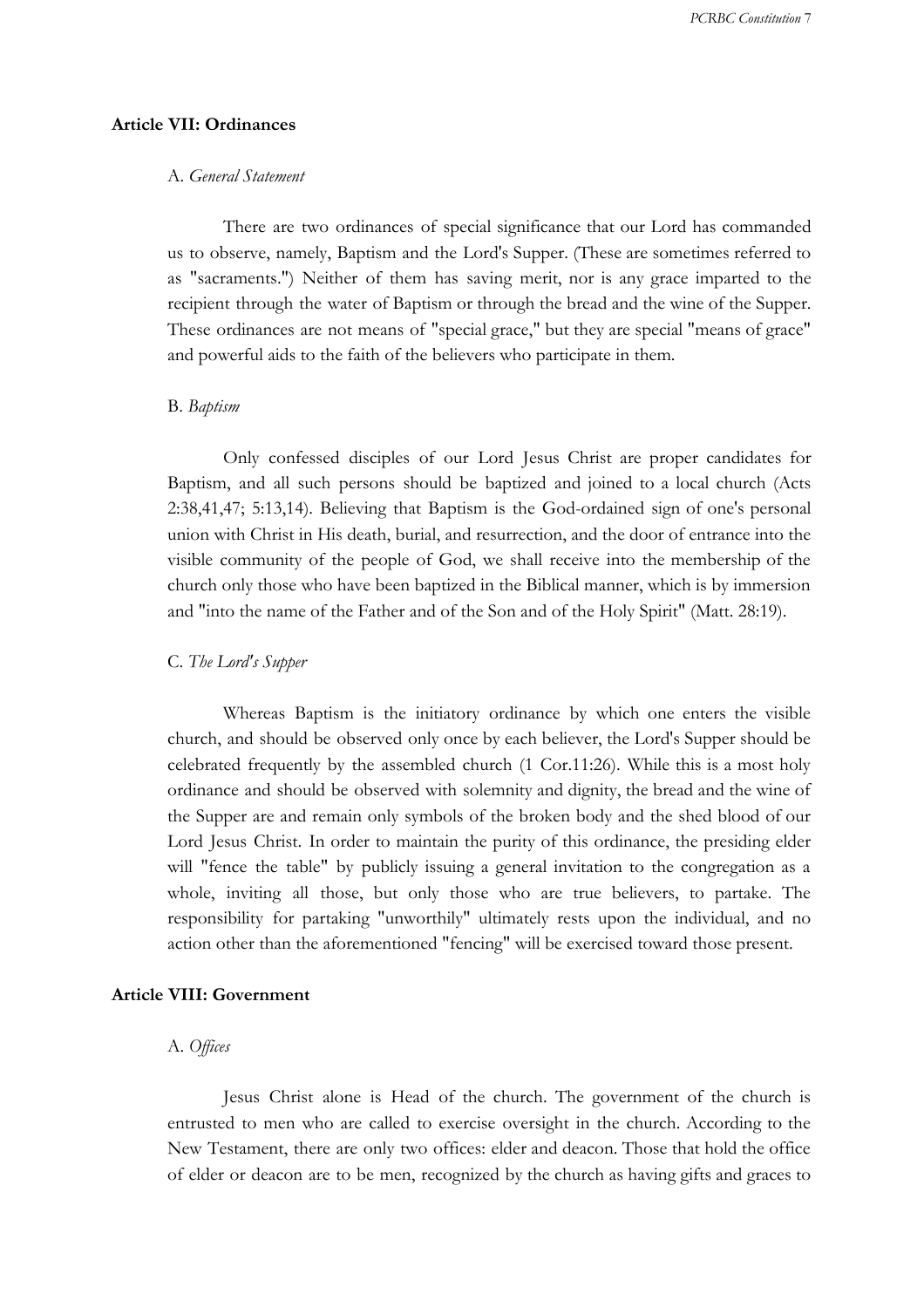teach and rule, and to care for the church's practical and physical concerns. They that hold these offices do so by the consent of the church. The number of deacons is determined by the church's requirements and common sense (Acts 6:1-3). The number of elders is determined by however many the ascended Lord is pleased to give to His church (Eph.4:11,12).

## B. *Recognition of Of icers*

The recognition of men as elders or deacons is the responsibility of the whole church. The existing elders and deacons shall recommend men to the church for office and seek the prayer and counsel of the membership, after which their appointment to office requires a two-thirds affirmation of the members present and voting at a meeting convened for that purpose. It is highly desired, however, that this vote be unanimous.

Elders and deacons shall continue in their respective offices so long as they are willing and able to function in that capacity, and so long as they continue to meet the Scriptural requirements for their respective offices. Furthermore, the same rules of discipline apply to them as to other members.

#### C. *Specific Matters Related to Elders*

The qualifications for elders are set forth in Scripture (1 Tim.3:1-7; Titus 1:5-9). The responsibilities of elders are such that God may be expected to give them in plurality to the church, but if there be but one, this is not to be considered abnormal. A plurality of elders may be necessary for the well-being of a church, but not for the being of a church. All elders are subject to one another, none having superior authority, but, as men differ in gifts, some will teach while others may rule only.

Elders who are set apart by the church to give themselves exclusively to their office are to be financially supported by the church in such measure as is necessary that their families' welfare is fully provided for, including provision for adequate retirement.

It is the duty of the church to discover, formally recognize, and submit to its elders; and it is the duty of elders to faithfully order the church's affairs and labor for its maturity and security.

### D. *Specific Matters Related to Deacons*

The qualifications of deacons are set forth in Scripture (Acts 6:3; 1 Tim.3:8-13). Deacons are responsible to administer the ordinary business, physical upkeep, and benevolent concerns of the church so that the elders may devote themselves, without distraction, to their pastoral duties.

The deacons have a real authority in these matters. They are entrusted with the financial disbursement of the church's funds and are to keep such in order so as to present a report before the church at its Annual General Business Meeting. Major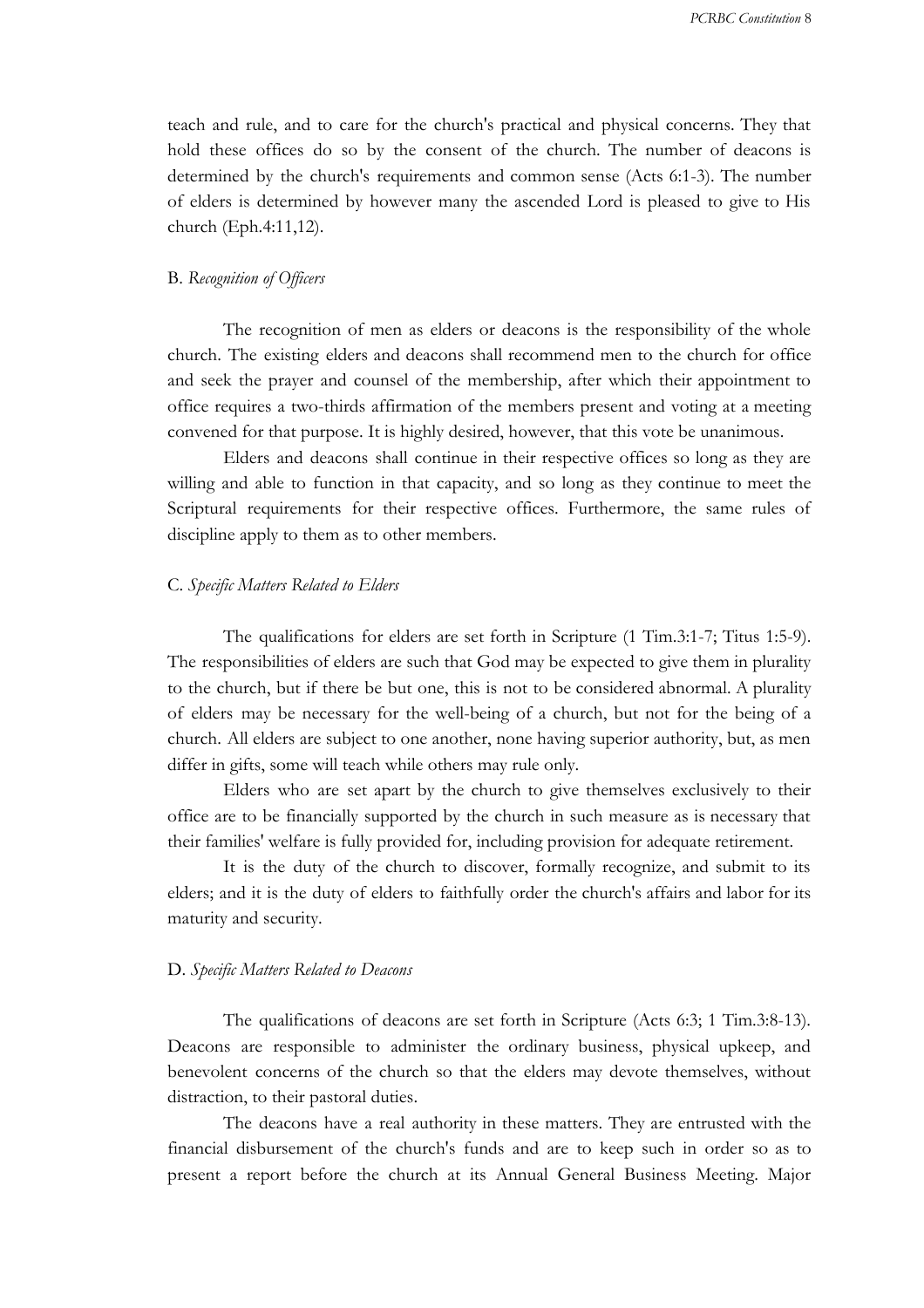decisions may be submitted to the church for its approval, but the ordinary business of the church is entrusted to the discretion of the deacons.

## **Article IX: Affiliation**

This church may cooperate with other churches of like faith in matters of mutual interest and may request the assistance and counsel of those churches in matters of special concern. However, this church shall at no time be subject to the authority, oversight, or discipline of another church, agency, or denomination.

## **Article X: Church Business Meetings**

### A. *Decency and Order*

The officers shall summon the church for consideration of important matters such as: the recognition of officers, receiving members, discipline, and other major concerns. The church's business is to be conducted in a gracious spirit of unity and order. The officers may appoint one of their number to chair each meeting depending upon the nature of the business to be conducted. A vote is to be taken when officers deem it necessary, or as it is required elsewhere in this constitution. A quorum consists of those members present and voting at a regularly called business meeting of the church.

### B. *Confidentiality*

All business meetings of the church are confidential. Members shall not publish matters of the church's business meetings to non-members. Non-members, however, may be permitted to attend a church business meeting at the discretion of the elders.

### C. *Prior Notice*

Meetings for informal discussion may be called at any time by the officers. Under normal circumstances, where a vote is required, one week's notice shall be given to the membership.

### D. *The Agenda*

The agenda for each meeting shall be fixed by the officers, and no other business shall be conducted at that particular meeting other than that which has been scheduled. Members may approach the officers to suggest matters for formal discussion at a future meeting.